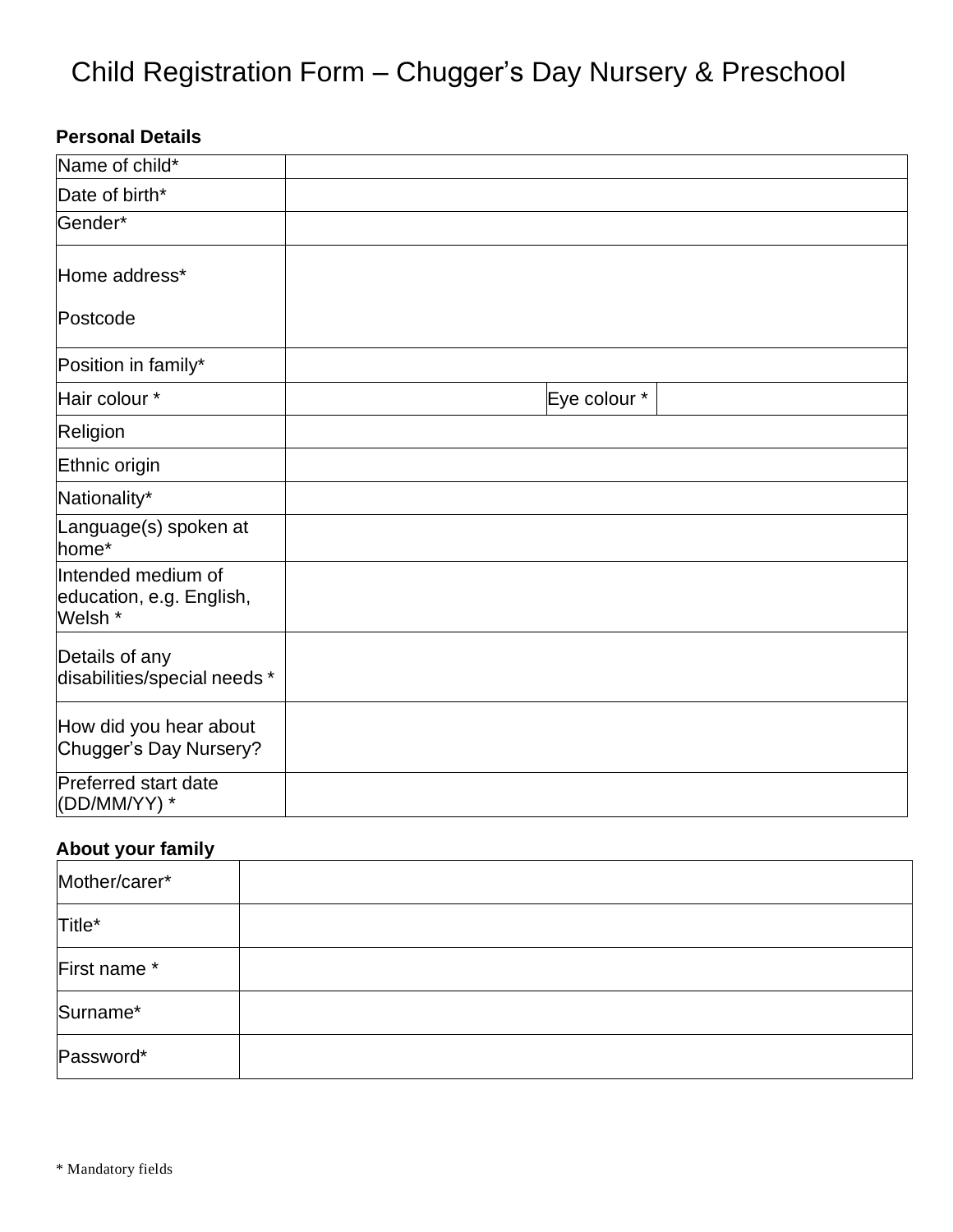| Home address*          |                            |                      |  |
|------------------------|----------------------------|----------------------|--|
| (Please bring proof of |                            |                      |  |
| address)               |                            |                      |  |
| Postcode               |                            |                      |  |
| Home telephone         |                            |                      |  |
| number*                |                            |                      |  |
| Mobile*                |                            |                      |  |
| National Insurance     |                            |                      |  |
| number *               |                            |                      |  |
| Email Address*         |                            |                      |  |
| Work name &            |                            |                      |  |
| address*               |                            |                      |  |
|                        |                            |                      |  |
| Work telephone         |                            |                      |  |
| numbers*               |                            |                      |  |
| Responsibilities*      | Parental responsibility    | Payment of fees      |  |
| (Tick all that apply)  | Collect child from nursery | Contact in emergency |  |

| Father/carer                                                    |                                                       |                                         |  |
|-----------------------------------------------------------------|-------------------------------------------------------|-----------------------------------------|--|
| Title*                                                          |                                                       |                                         |  |
| First name *                                                    |                                                       |                                         |  |
| Surname*                                                        |                                                       |                                         |  |
| Password*                                                       |                                                       |                                         |  |
| Home address*<br>(Please bring proof of<br>address)<br>Postcode |                                                       |                                         |  |
| Home telephone numbers*                                         |                                                       |                                         |  |
| Mobile*                                                         |                                                       |                                         |  |
| National insurance<br>number*                                   |                                                       |                                         |  |
| Email*                                                          |                                                       |                                         |  |
| Work name & address                                             |                                                       |                                         |  |
| Work telephone numbers*                                         |                                                       |                                         |  |
| Work email *                                                    |                                                       |                                         |  |
| Responsibilities*<br>(Tick all that apply)                      | Parental responsibility<br>Collect child from nursery | Payment of fees<br>Contact in emergency |  |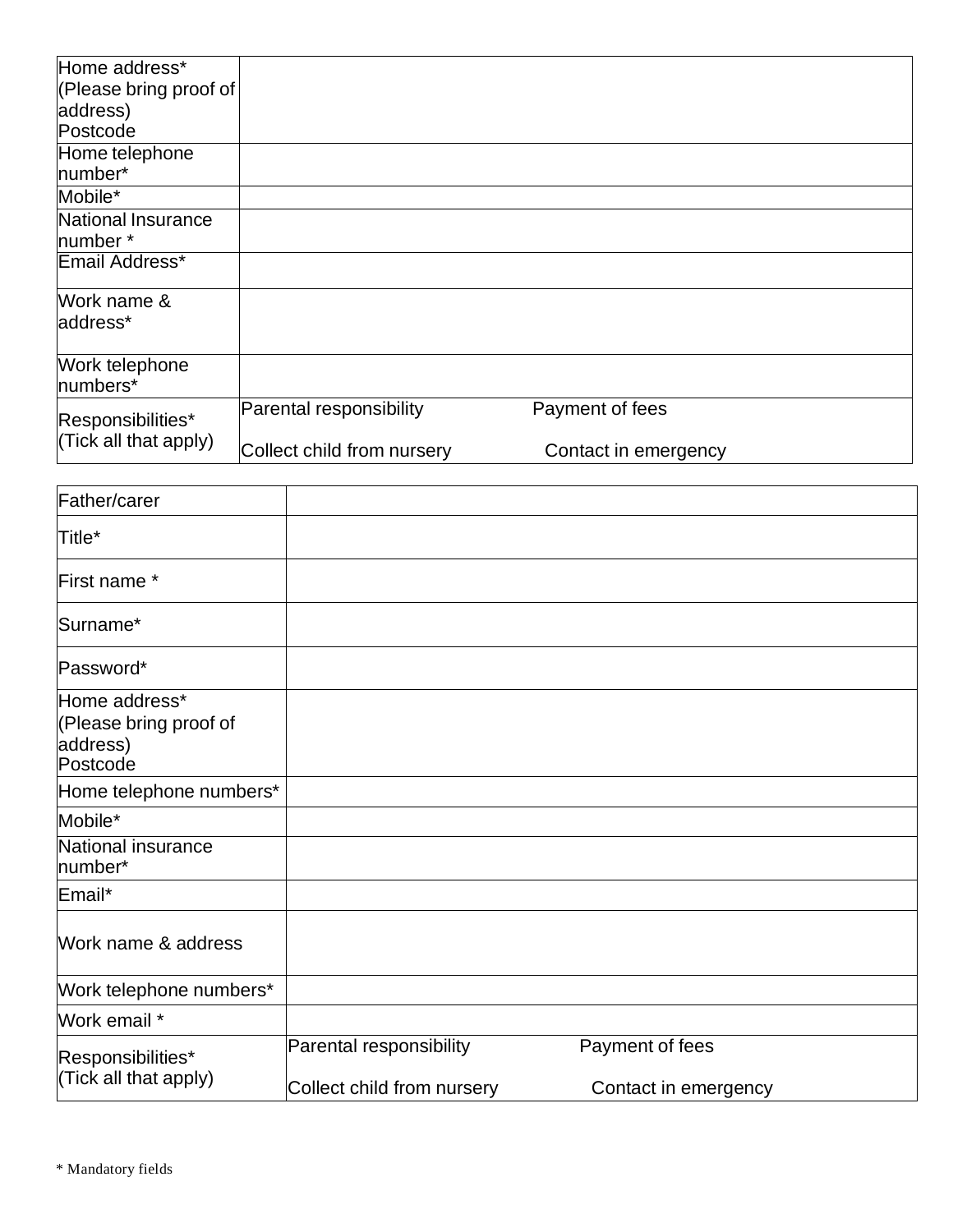# **Other contacts Contact one** Title First name Surname **Relationship to the child** Password **Address** Postcode Tel number  $\qquad$  Mobile Responsibilities<br>(Tick all that apply) Collect child from nursery Contact in emergency **Contact two Title** First name Surname Relationship to the child Password **Address** Postcode Tel number  $\blacksquare$  Mobile Responsibilities<br>(Tick all that apply) Collect child from nursery Contact in emergency

#### **Medical details**

| Does your child have any<br>allergies? *              | Yes / No (please circle) |  |  |
|-------------------------------------------------------|--------------------------|--|--|
| If yes, please give details of the cause and reaction |                          |  |  |
|                                                       |                          |  |  |
| Does your child have any special                      |                          |  |  |
| dietary requirements? *                               | Yes / No (please circle) |  |  |
| If yes, please give details                           |                          |  |  |
|                                                       |                          |  |  |
|                                                       |                          |  |  |
| Name of GP*                                           |                          |  |  |
| Name of surgery *                                     |                          |  |  |
| <b>Address</b>                                        |                          |  |  |
|                                                       |                          |  |  |
| Postcode                                              |                          |  |  |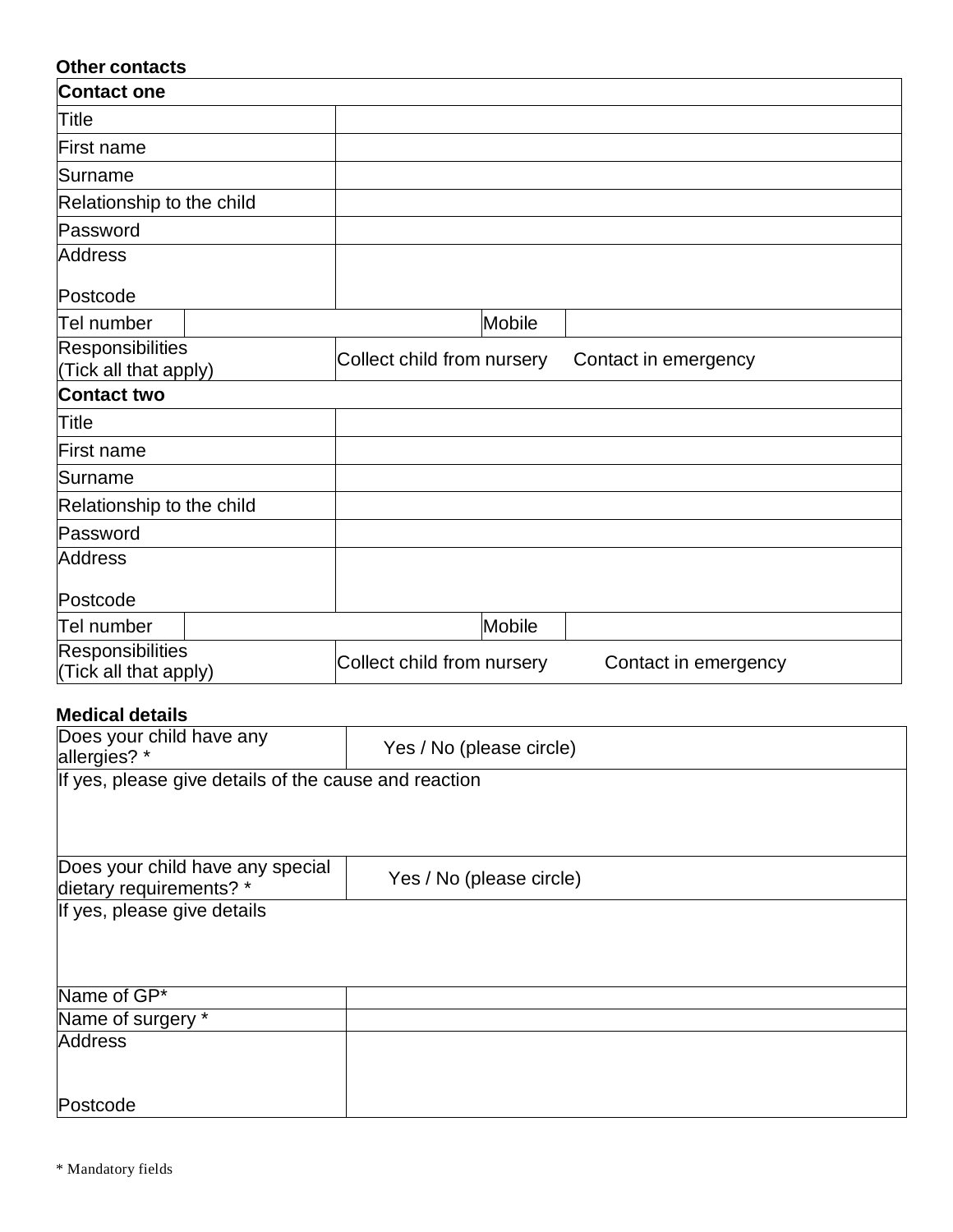| Telephone number                             |  |
|----------------------------------------------|--|
| Health visitor details *                     |  |
| Name                                         |  |
| Address                                      |  |
|                                              |  |
|                                              |  |
| Postcode                                     |  |
| Telephone number                             |  |
| Other agency details                         |  |
| Name                                         |  |
| <b>Address</b>                               |  |
|                                              |  |
|                                              |  |
| Postcode                                     |  |
| Telephone number                             |  |
| Any other details that we should know about? |  |
|                                              |  |
|                                              |  |
|                                              |  |
|                                              |  |
|                                              |  |
|                                              |  |

#### **Nursery attendance \***

Please indicate your preferred hours for example Monday 08:00am – 5:30pm.

| Mon | Tues | Wed | Thurs | Fri |
|-----|------|-----|-------|-----|
|     |      |     |       |     |

Would you like nursery meals to be provided? \* (Please circle) Yes / No

Do you require a place for term-time only? \* (Please circle) Yes / No

#### **Funding** \*

Is your child in receipt for any of the following funding?

| <b>Type of Funding</b>                                                                                                          | <b>Please</b><br><b>Circle</b> |           |
|---------------------------------------------------------------------------------------------------------------------------------|--------------------------------|-----------|
| 2 year old funding (if yes, you must provide us with the letter to confirm eligibility)                                         | <b>YES</b>                     | <b>NO</b> |
| 30 hours funding (if yes, please provide the 11-digit code and the national insurance<br>number used for the application below) | <b>YES</b>                     | <b>NO</b> |
|                                                                                                                                 |                                |           |

\*Please note, if your child is funded, and is all year round, the funding is stretched so they will receive 11

hours or 22 hours per week rather than 15/30 hours. You must confirm eligibility for the 30 hours code every 3 months. Food becomes an additional cost when your child becomes funded.

\* Mandatory fields